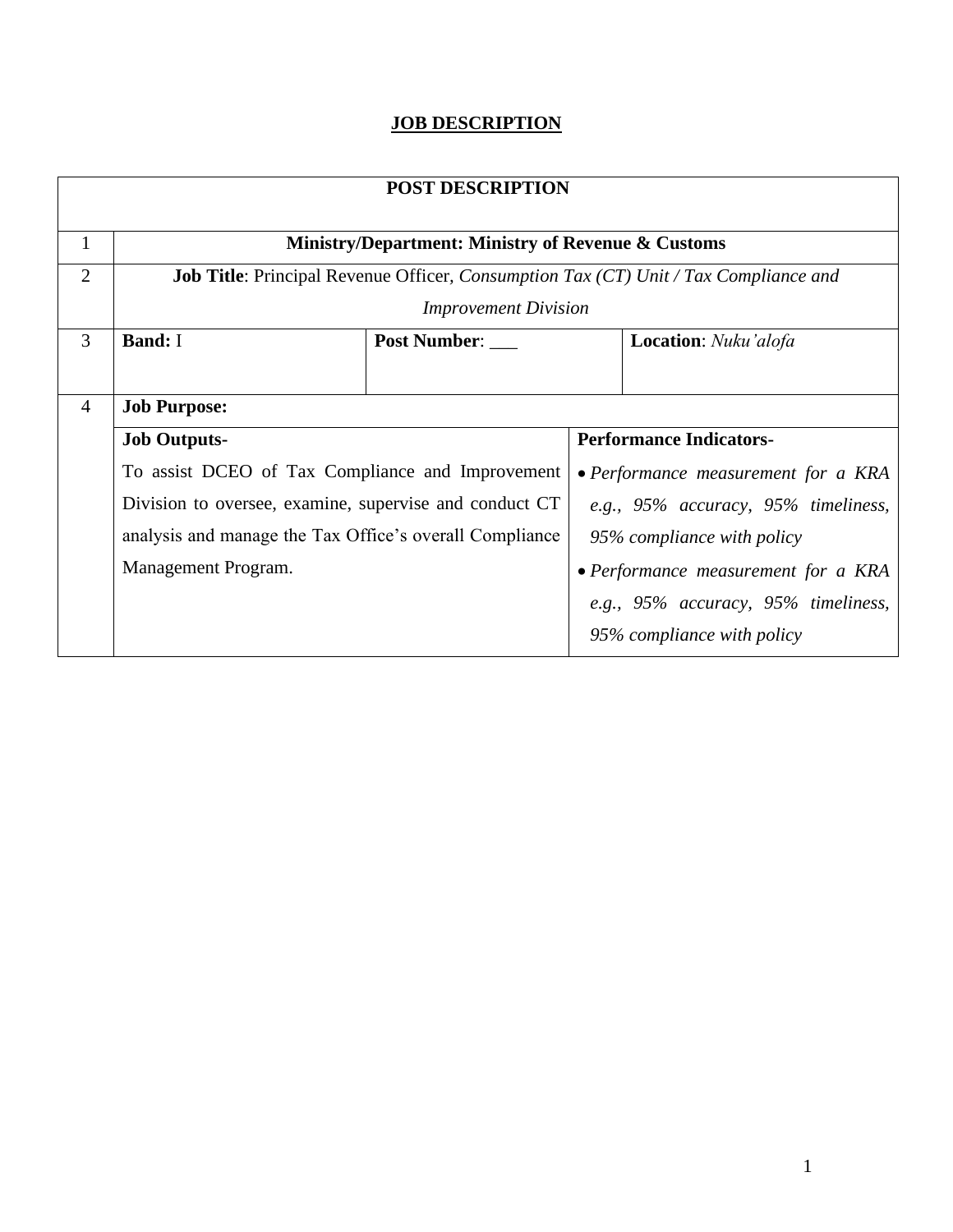| 5.1 | Planning                                         |                                          |
|-----|--------------------------------------------------|------------------------------------------|
|     | Planning & Supervision                           |                                          |
|     | Assist DCEO in planning, designing and preparing | 95% Timeliness in all Plans & reports    |
|     | the CT Section's corporate plan, management and  | provided                                 |
|     | work plans                                       |                                          |
|     | Assist DCEO to manage and supervise CT staff's   | 80% or higher PMS result of all CT Staff |
|     | performance                                      |                                          |
|     | Assist to ensure adherence to Tax regulation and | Well organized Team                      |
|     | policies                                         |                                          |
|     | Assist to provide weekly and monthly report to   | Adherence to regulation                  |
|     | DCEO on CT progress and development              |                                          |
|     | Assist in planning and prepare CT quarterly and  | No. of Taxpayer feedbacks                |
|     | annual reports                                   |                                          |
|     | <b>Risks Advisory &amp; Education</b>            | Tax recovery plan                        |
|     | Assist to provide CT advises and information to  |                                          |
|     | Staff and Tax Payers regularly                   | No of cases referred for legal action    |
|     | Assist DCEO to present training and guidance on  |                                          |
|     | tax compliance on/and CT to all stakeholders     | No. of Tax Agents appraisal              |
|     | Ensure adherence to all tax acts, regulation and |                                          |
|     | policies                                         |                                          |
|     | Visit and deliver compliance program to all      |                                          |
|     | stakeholders                                     |                                          |
|     | Advise Management on CT outcomes of all Tax      |                                          |
|     | Payers                                           |                                          |
|     |                                                  |                                          |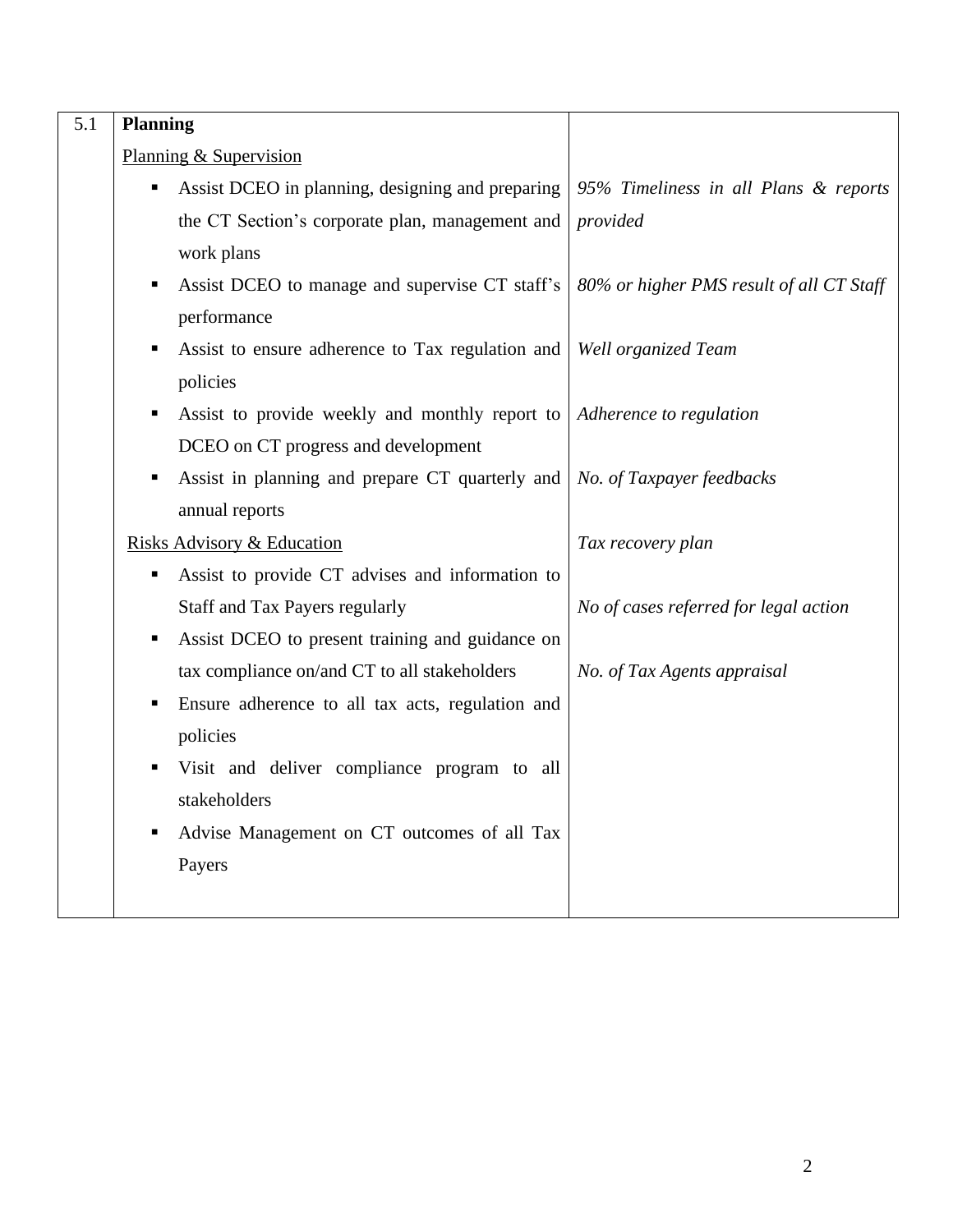| 5.2 | <b>Organizing</b>                                       |                                         |
|-----|---------------------------------------------------------|-----------------------------------------|
|     | Management                                              | 90% or above Performance Management     |
|     | Understands CT Section's capability of Staff<br>п       | System output                           |
|     | Coach staff in conducting CT Trainings<br>п             |                                         |
|     | Allocate staff workload & tasks<br>п                    | 95% Timeliness in Weekly and Monthly    |
|     | Guide staff in complex assessments<br>п                 | reports                                 |
|     | Manage & monitor staff performance<br>п                 |                                         |
|     | Motivate and counsel staff<br>п                         | Increase in Staff competence            |
|     | Encourage and inspires staff in complex and<br>п        |                                         |
|     | conflicts cases                                         | Quarterly Staff assessment & evaluation |
|     |                                                         | programs                                |
| 5.3 | <b>Leading</b>                                          | 95%<br>for<br>Timely<br>respond<br>all  |
|     | Effective communication within and outside the<br>п     | communication                           |
|     | organization                                            |                                         |
|     | Direct Staff in all tasks perform<br>п                  | Weekly meetings conducted and attended  |
|     | Develop and build up staff confidence<br>п              |                                         |
|     | Motivate and encourage staff in whatever time they<br>п | Ensure messages are communicated from   |
|     | need                                                    | and to the senior management            |
|     | Mentor junior staff<br>п                                |                                         |
|     | Lead by example in performing CT Section's tasks<br>п   | Identify and address training and other |
|     |                                                         | development needs                       |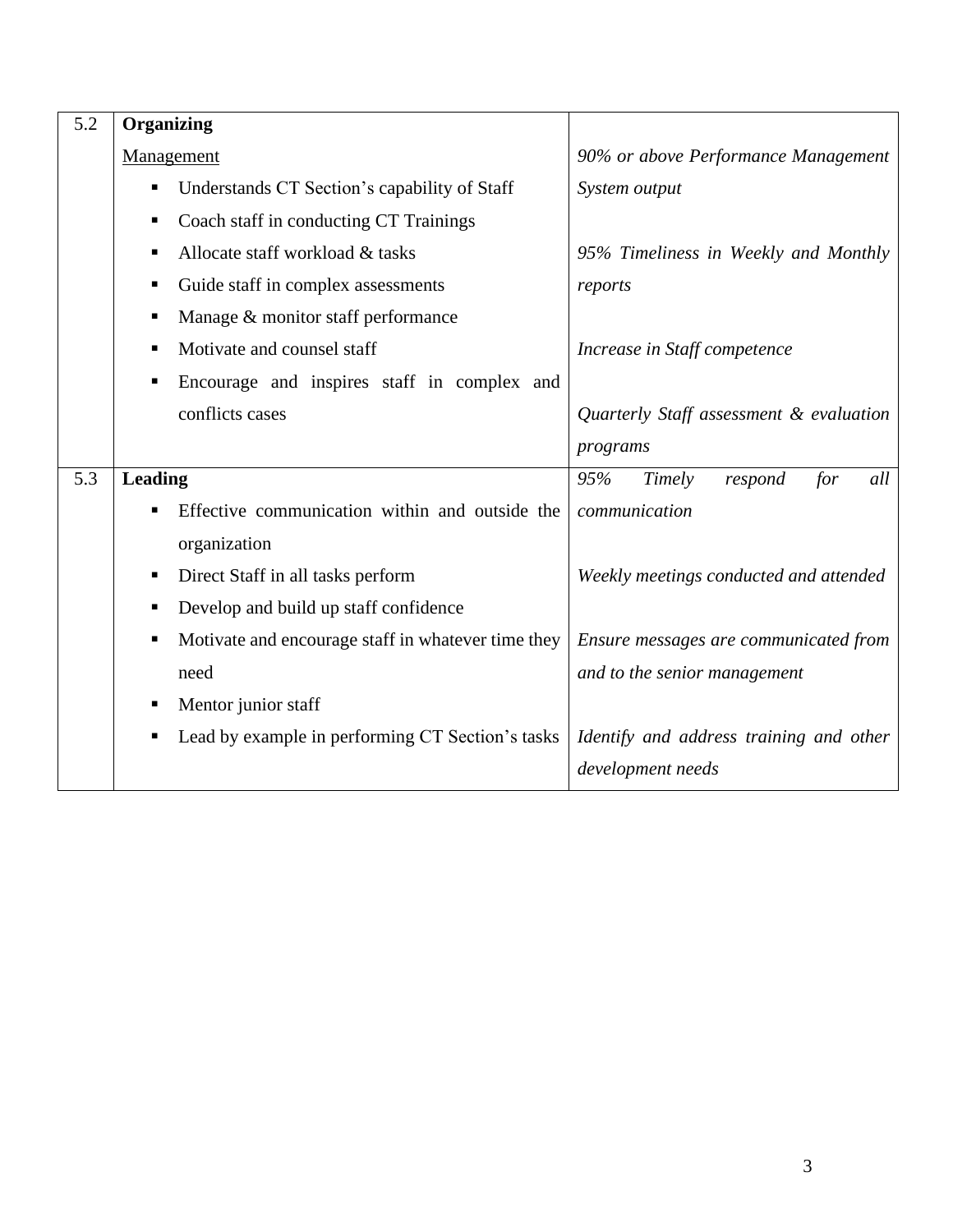| 5.4 | <b>Controlling</b> |                                                    | Weekly reporting to DCEO                   |
|-----|--------------------|----------------------------------------------------|--------------------------------------------|
|     | ٠                  | Assist in monitoring overall CT Section's          |                                            |
|     |                    | performance                                        | Review individual caseload and finalized   |
|     | п                  | Assist in evaluating and assess overall CT process | case                                       |
|     |                    | Correct and verify CT Section's outputs            |                                            |
|     |                    | Report outcome to DCEO                             | Review outcomes for accuracy<br>and        |
|     | п                  | Assure CT staff abide by MORC laws &               | <i>technical accuracy</i>                  |
|     |                    | regulations                                        |                                            |
|     | ٠                  | Discipline staff as per PSC policy and MORC        | Provide timely feedback to staff regarding |
|     |                    | policies.                                          | performance                                |
|     |                    |                                                    |                                            |
|     |                    |                                                    | PMS performance results of CT Staff        |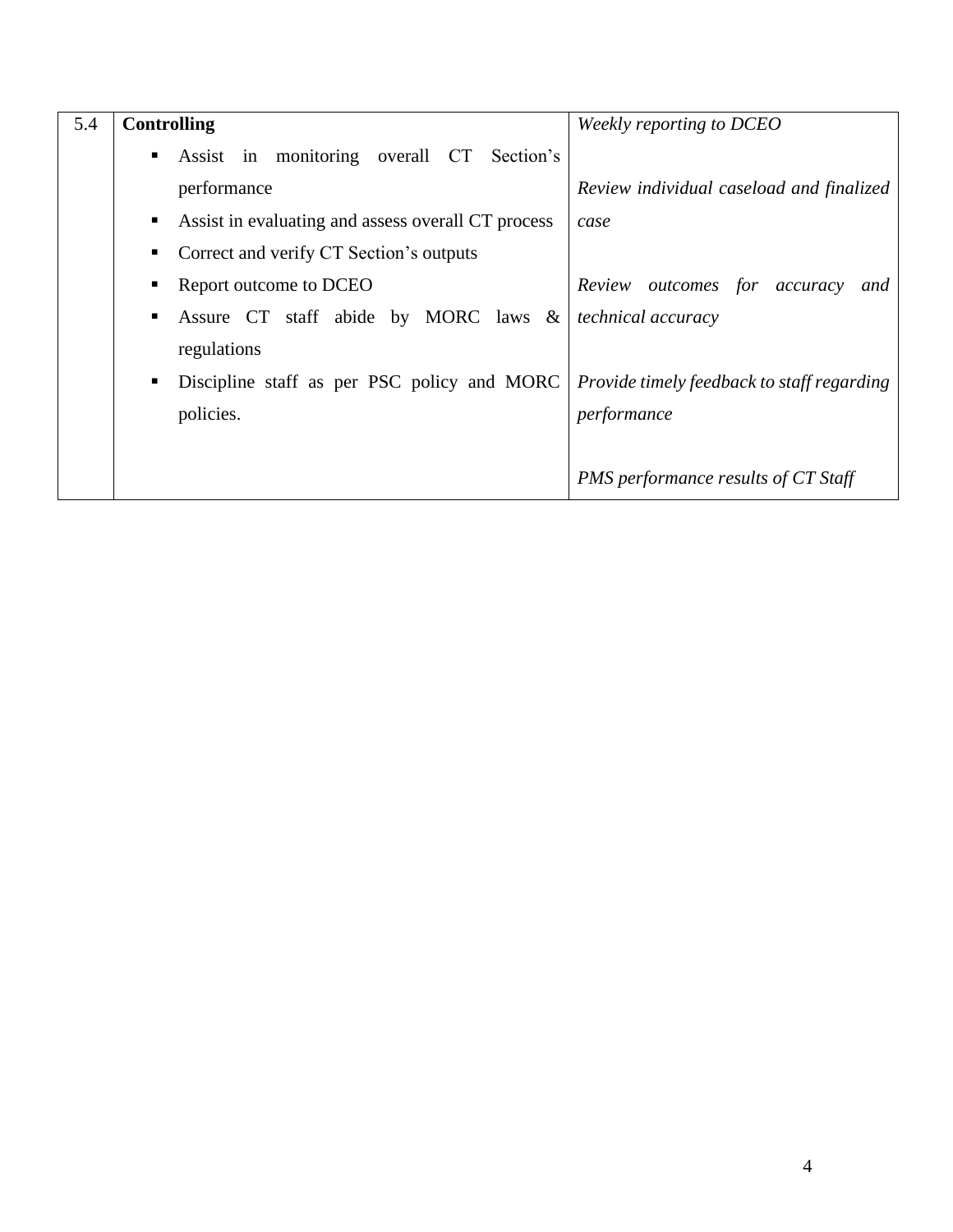| 5.5 | <b>Technical</b>                                                                                                                                                                                                         | Increase in MORC total revenue collected                            |
|-----|--------------------------------------------------------------------------------------------------------------------------------------------------------------------------------------------------------------------------|---------------------------------------------------------------------|
|     | Assists DCEO at CT Section with research, planning,<br>designing, implementation, monitoring and coordination of<br>MORC Compliance Risk Management Programs.<br>Perform CT assessment which involves analyzing risks as | 95% Accuracy of all reports                                         |
|     | well as identifying, describing and estimating all CT risks<br>affecting MORC.<br>Evaluate CT evaluation comparing RMS with ESRS.<br>Document, ensure communication and gather CT information                            | 95% Timeliness of tasks performed                                   |
|     | from internal and external resources.<br>Track, measure and report on all aspects and areas of potential<br>risks that relates to CT and could be material to the earning                                                | 95% Completeness of all CT assessments                              |
|     | capacity and success of MORC.<br>Conduct variable analyses to quantify risks and to advise<br>relevant division on results.<br>Conducting review of work policy and procedural compliance                                | Adherence to all taxation regulation                                |
|     | to standards by liaison with all stakeholders.<br>Responsible for monitoring,<br>investigating,<br>trending,<br>evaluating and documenting CT initiatives.                                                               | No of taxpayers consulted                                           |
|     | Provide CT tasks in all Tax payers' matters.<br>Performs initial review of unusual occurrence reports.<br>Facilitates receipt of timely reports, and collaborates with                                                   | Adherence to taxation & MORC policies                               |
|     | appropriate divisions to coordinate risks investigation.<br>Prepares summary and annual reports as needed related to<br>quality improvement and CT management.<br>Meets all deadlines for quality improvement and CT     | 95% of recommendations approved                                     |
|     | management data submission as required by D/CEO.<br>Assists in developing tools RMS data tracking and trending.<br><b>Based</b><br>trending,<br>evaluates<br>and<br>makes<br>on<br>data                                  | 95% improve in client's satisfaction                                |
|     | recommendations to DCEO<br>on potential areas for<br>improvement of the quality compliance on CT.<br>Assists with research on topics related to quality                                                                  | 95% Responsiveness to all CT inputs                                 |
|     | improvement, regulatory standards, and CT.<br>Provides plans, summaries and detailed reports on findings<br>and data trending from investigations and CT improvement<br>projects.                                        | 95% Balance in completeness and accuracy<br>of information provided |
|     |                                                                                                                                                                                                                          | 95% Completeness of all CT assessments                              |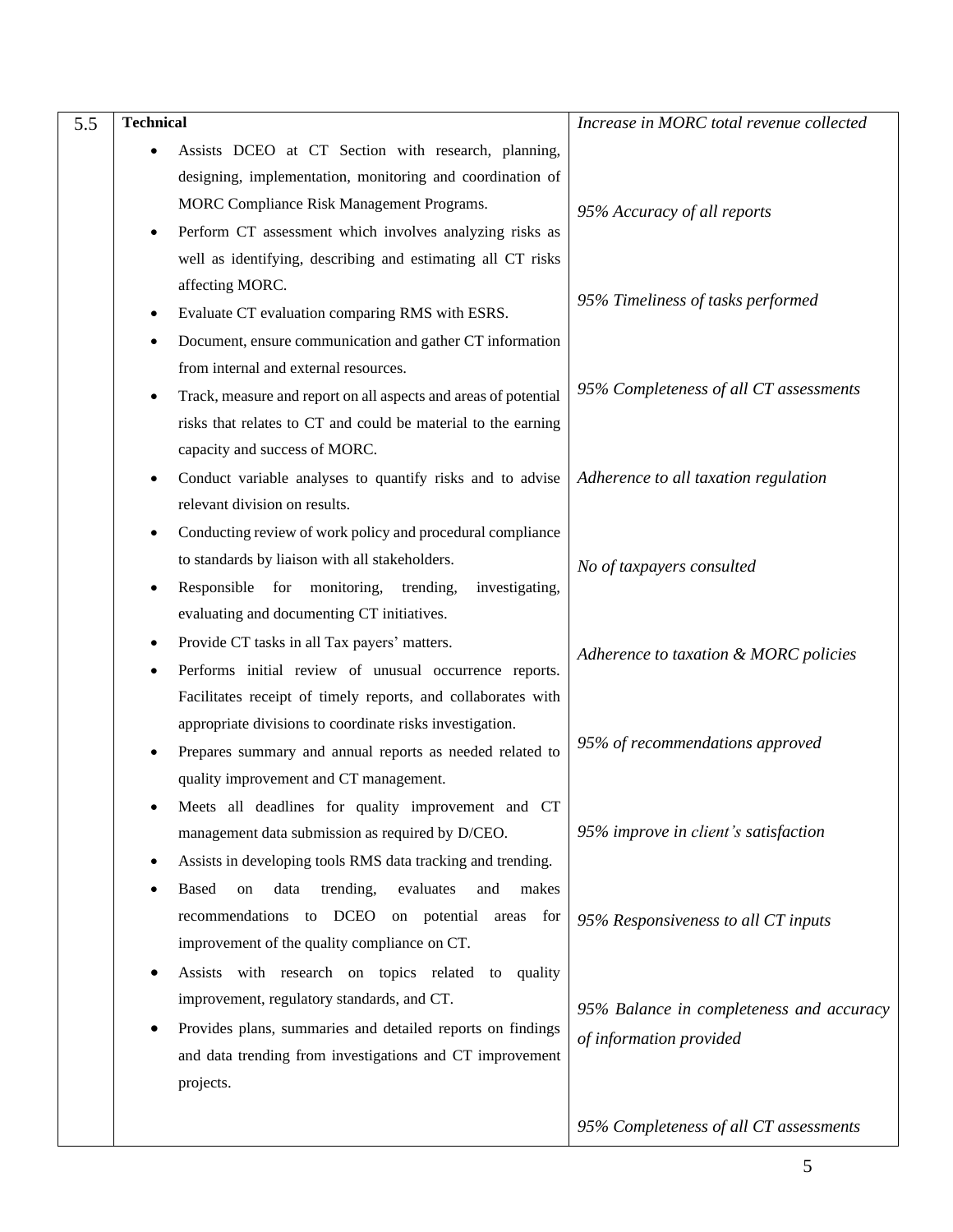|   | Provide CT information to taxpayers as required from time to<br>$\bullet$ |                                 |
|---|---------------------------------------------------------------------------|---------------------------------|
|   | time.                                                                     |                                 |
|   | Provide training on Government's Tax System.                              |                                 |
|   | Visit and meet with taxpayers on a regular basis.                         |                                 |
|   |                                                                           |                                 |
|   |                                                                           |                                 |
|   |                                                                           |                                 |
|   |                                                                           |                                 |
|   |                                                                           |                                 |
|   |                                                                           |                                 |
|   |                                                                           |                                 |
|   |                                                                           |                                 |
|   |                                                                           |                                 |
|   |                                                                           |                                 |
| 6 | <b>Reports Directly to:</b>                                               | Deputy CEO - Tax Compliance and |
|   |                                                                           | <b>Improvement Division</b>     |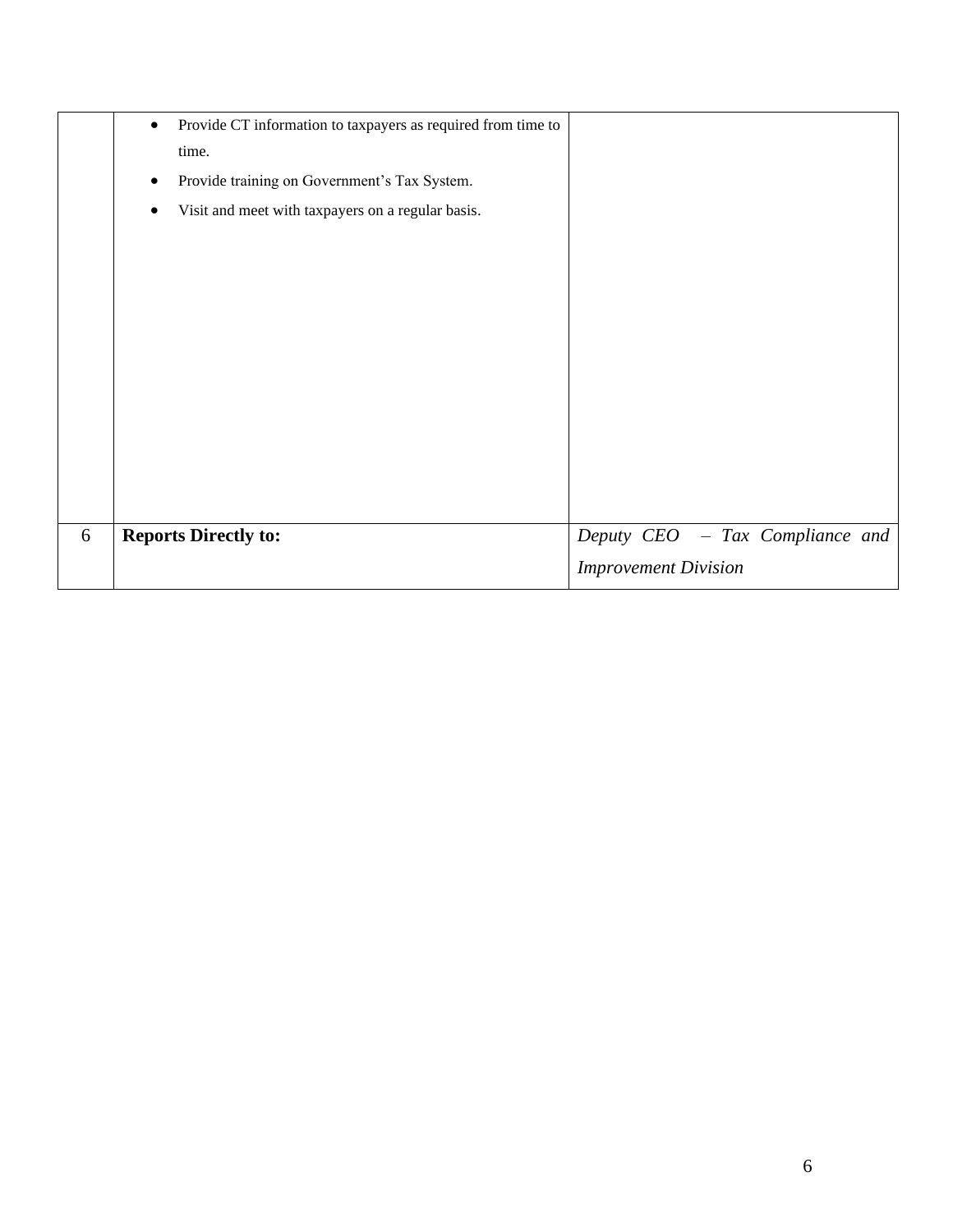| 7   | PERSON SPECIFICATION FOR THIS POST |                                                                                   |
|-----|------------------------------------|-----------------------------------------------------------------------------------|
| 7.1 | <b>Change and Innovation</b>       | $\triangleright$ Stays informed and actively contributes to change initiatives    |
|     |                                    | $\triangleright$ Looks for ways to demonstrate innovation and initiative in work  |
|     |                                    | area                                                                              |
|     |                                    | $\triangleright$ Anticipates emerging issues and looks for ways to improve work   |
|     |                                    | practices.                                                                        |
|     |                                    | $\triangleright$ Takes a big-picture view of change and models a positive,        |
|     |                                    | constructive approach to managing it                                              |
|     |                                    | $\triangleright$ Focuses on benefits and ways of overcoming obstacles             |
| 7.2 | <b>Interpersonal Skills</b>        | $\triangleright$ Develops and communicates vision and translates these into       |
|     |                                    | clear objectives.                                                                 |
|     |                                    | Builds and sustains a motivated team                                              |
|     |                                    | Leads by example                                                                  |
|     |                                    | Inspires a shared commitment                                                      |
|     |                                    | Articulates a clear vision for the future                                         |
|     |                                    | Considers the 'big picture' and longer-term imperatives<br>➤                      |
|     |                                    | Empowers others to take responsibility through a deep sense of                    |
|     |                                    | commitment and ownership                                                          |
| 7.3 | Integrity / Accountability         | $\triangleright$ Seeks to achieve results which are in the best interest of the   |
|     |                                    | organisation                                                                      |
|     |                                    | $\triangleright$ Uses honesty and appropriate disclosure with customers,          |
|     |                                    | employees, and management.                                                        |
|     |                                    | $\triangleright$ Accepts responsibility and acknowledges problems or mistakes     |
|     |                                    | and commits to necessary corrective action.                                       |
|     |                                    | $\triangleright$ Taking personal accountability for all aspects of their work and |
|     |                                    | self-managing to improve their own and team performance                           |
| 7.4 | <b>Results Orientation</b>         | $\triangleright$ Delivers high quality results on time.                           |
|     |                                    | Overcomes roadblocks/setbacks to deliver results.<br>➤                            |
|     |                                    | $\triangleright$ Identifies problems early and takes appropriate action.          |
|     |                                    | Thinks outside of the box to achieve the best results for an<br>➤                 |
|     |                                    | internal/external customer.                                                       |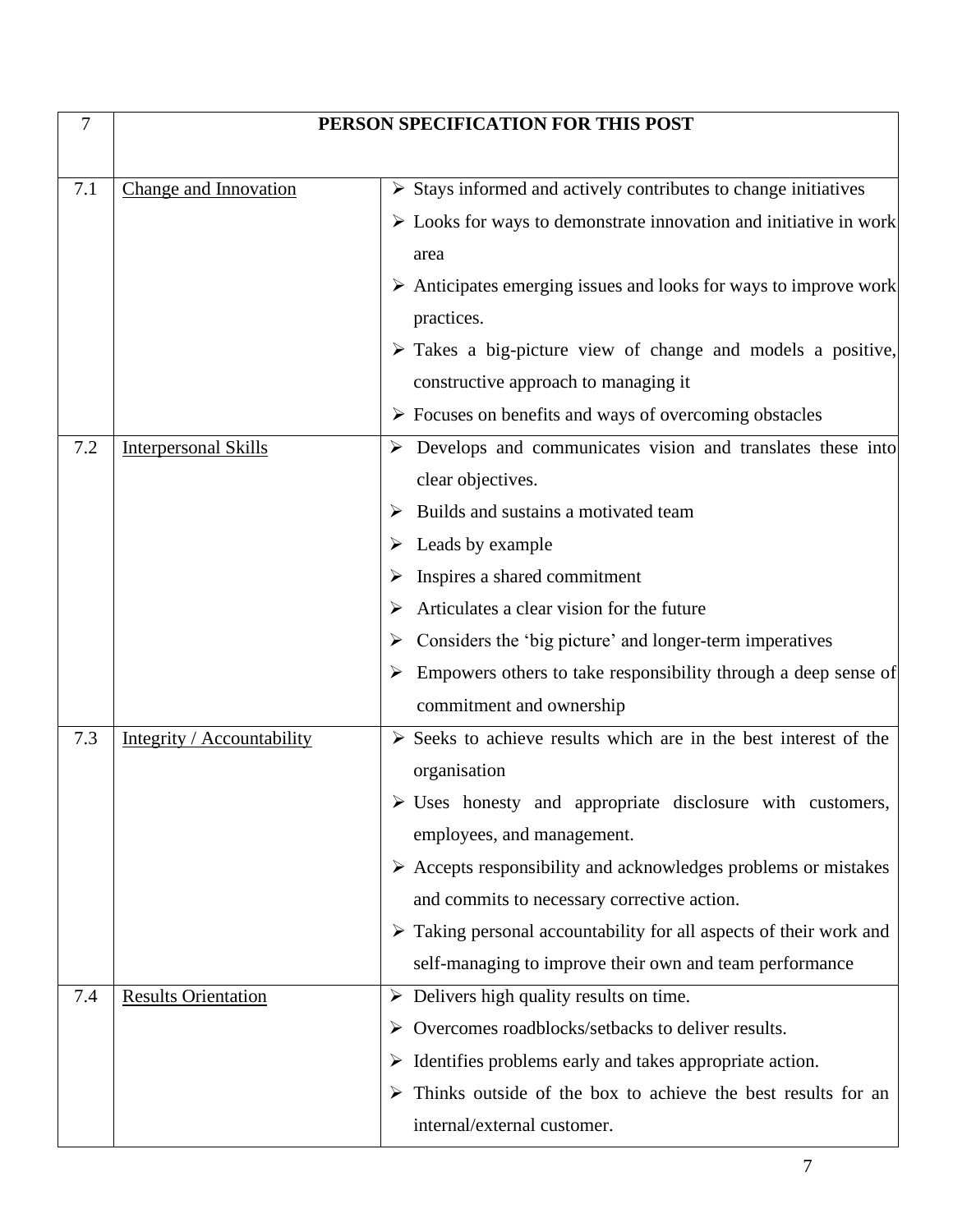| 7.5  | <b>Teamwork and Collaboration</b>                 | $\triangleright$ Demonstrates ability to get along with others/is respectful of co- |
|------|---------------------------------------------------|-------------------------------------------------------------------------------------|
|      |                                                   | workers and promotes teamwork.                                                      |
|      |                                                   | $\triangleright$ Takes the initiative to make things better and seeks out/accepts   |
|      |                                                   | new or additional responsibilities readily.                                         |
|      |                                                   | $\triangleright$ Is open with other team members about his/her concerns             |
|      |                                                   | $\triangleright$ Actively shares information with appropriate people and checks     |
|      |                                                   | for understanding where required.                                                   |
| 7.6  | Customer Focus<br><i>(internal)</i><br><u>and</u> | $\triangleright$ Takes personal responsibility for ensuring any issues raised by    |
|      | external)                                         | customers are responded to promptly;                                                |
|      |                                                   | $\triangleright$ Accepts responsibility for mistakes apologizes and makes           |
|      |                                                   | suitable and timely amends.                                                         |
|      |                                                   | $\triangleright$ Treats all clients with respect and cultural awareness             |
| 7.7  | Self Confidence and                               | $\triangleright$ Displays confidence in interacting with people at all levels of    |
|      | <b>Assertiveness</b>                              | responsibility, and in all parts of the organization.                               |
|      |                                                   | $\triangleright$ Deals constructively with failures and mistakes and addresses      |
|      |                                                   | conflict directly to resolve issues in a timely fashion.                            |
| 7.8  | <b>Building individual capacity</b>               | Seeks to continue developing new skills to adapt to a changing                      |
|      |                                                   | environment and for personal/professional growth                                    |
| 7.9  | Organizations<br><b>Supports</b><br>the           | $\triangleright$ Inspires dedication to the organization's shared outputs and       |
|      | Enabling Theme, Outputs and                       | values through his/her own visible actions.                                         |
|      | <b>Outcomes</b>                                   | $\triangleright$ Shows enthusiasm for organizational initiatives, policies and      |
|      |                                                   | procedures and helps others accept any changes and remain                           |
|      |                                                   | effective.                                                                          |
|      |                                                   | $\triangleright$ Embraces and adapts to changing work environment                   |
| 7.10 | <b>Judgment</b>                                   | > Approaches a task/problem in a sensible way; gives sound advice                   |
|      |                                                   | and seek assistance if necessary                                                    |
|      |                                                   | $\triangleright$ Addresses issues early before they escalate and gets them          |
|      |                                                   | resolved efficiently with minimum fuss                                              |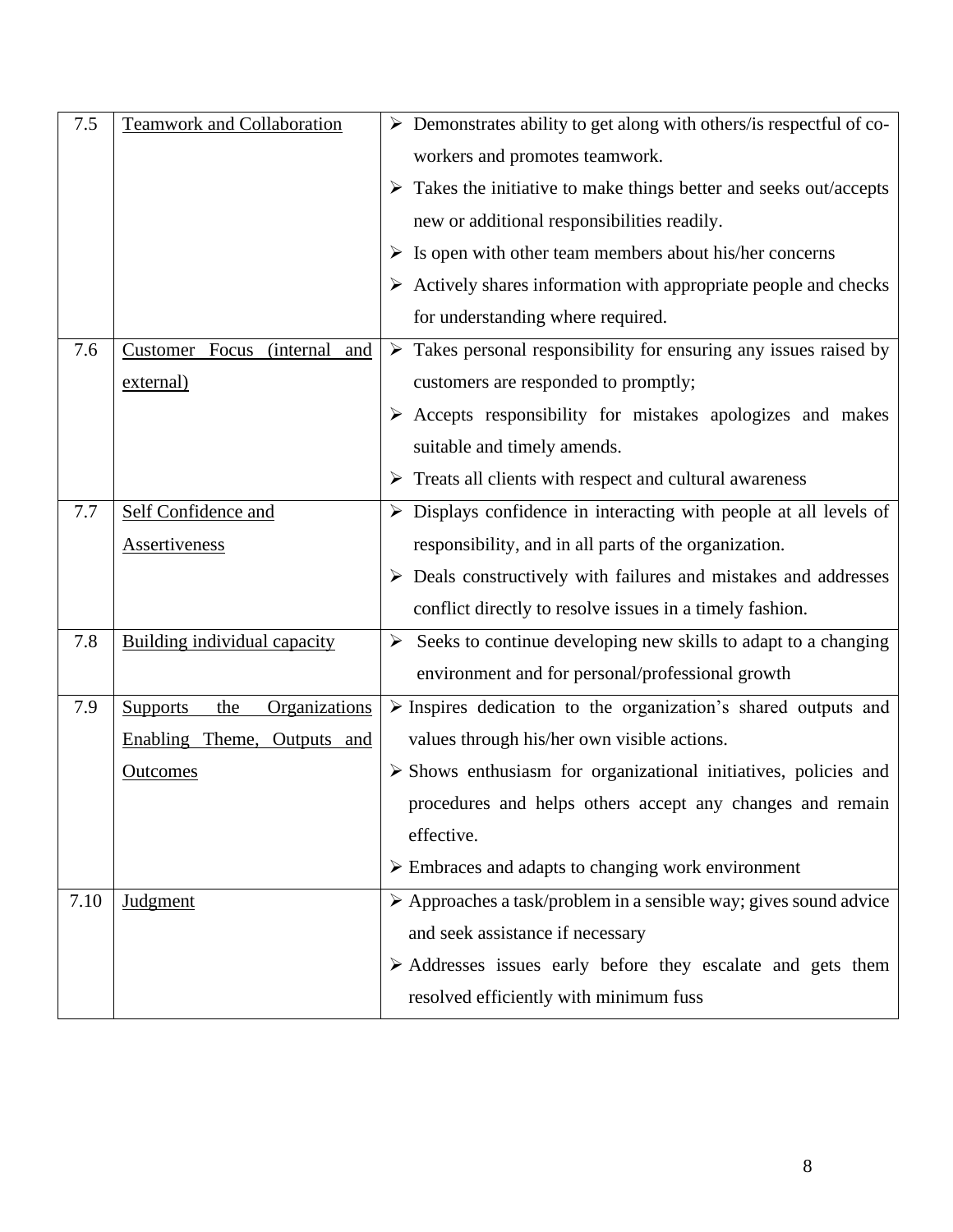| 7.11 | Promotion of equity and equality | $\triangleright$ Actively promotes equity (relating to distribution) and equality                                               |
|------|----------------------------------|---------------------------------------------------------------------------------------------------------------------------------|
|      |                                  | (relating to non-discrimination) in relation to gender, culture,                                                                |
|      |                                  | disability and other differences                                                                                                |
|      |                                  | $\triangleright$ Demonstrates an interest in, and seeks opportunities to learn                                                  |
|      |                                  | about others, e.g., Pacific Island cultures.                                                                                    |
| 8    | <b>Entry Requirements</b>        | Master's Degree with at least 1 year experience in a<br>$\bullet$                                                               |
|      |                                  | similar role OR at least 3 years' relevant working                                                                              |
|      |                                  | experience                                                                                                                      |
|      |                                  | • Post Graduate Diploma with at least 2 years' experience                                                                       |
|      |                                  | in a similar role or at least 4 years' relevant working                                                                         |
|      |                                  | experience                                                                                                                      |
|      |                                  | Bachelor's degree with at least 4 years' experience in a                                                                        |
|      |                                  | similar role or at least 6 years' relevant working                                                                              |
|      |                                  | experience                                                                                                                      |
|      |                                  | <b>Qualifications acceptable for this role must be in Management,</b>                                                           |
|      |                                  | Policy, Economics, Finance, Accounting, Business Studies,<br><b>Professional Accounting, Auditing, Business Administration,</b> |
|      |                                  | Finance, Information<br>System,<br><b>Business</b><br><b>Mathematics,</b>                                                       |
|      |                                  | Commerce, Taxation, or Public Policy from a recognised<br>educational institution.                                              |
| 9    |                                  | ENDORSEMENT WITH NAME, SIGNATURE AND DATE                                                                                       |
|      |                                  |                                                                                                                                 |
| 9.1  | <b>Principal Revenue Officer</b> | Name:                                                                                                                           |
|      |                                  |                                                                                                                                 |
|      |                                  |                                                                                                                                 |
|      |                                  | Sign:                                                                                                                           |
|      |                                  |                                                                                                                                 |
|      |                                  |                                                                                                                                 |
|      |                                  | Date:                                                                                                                           |